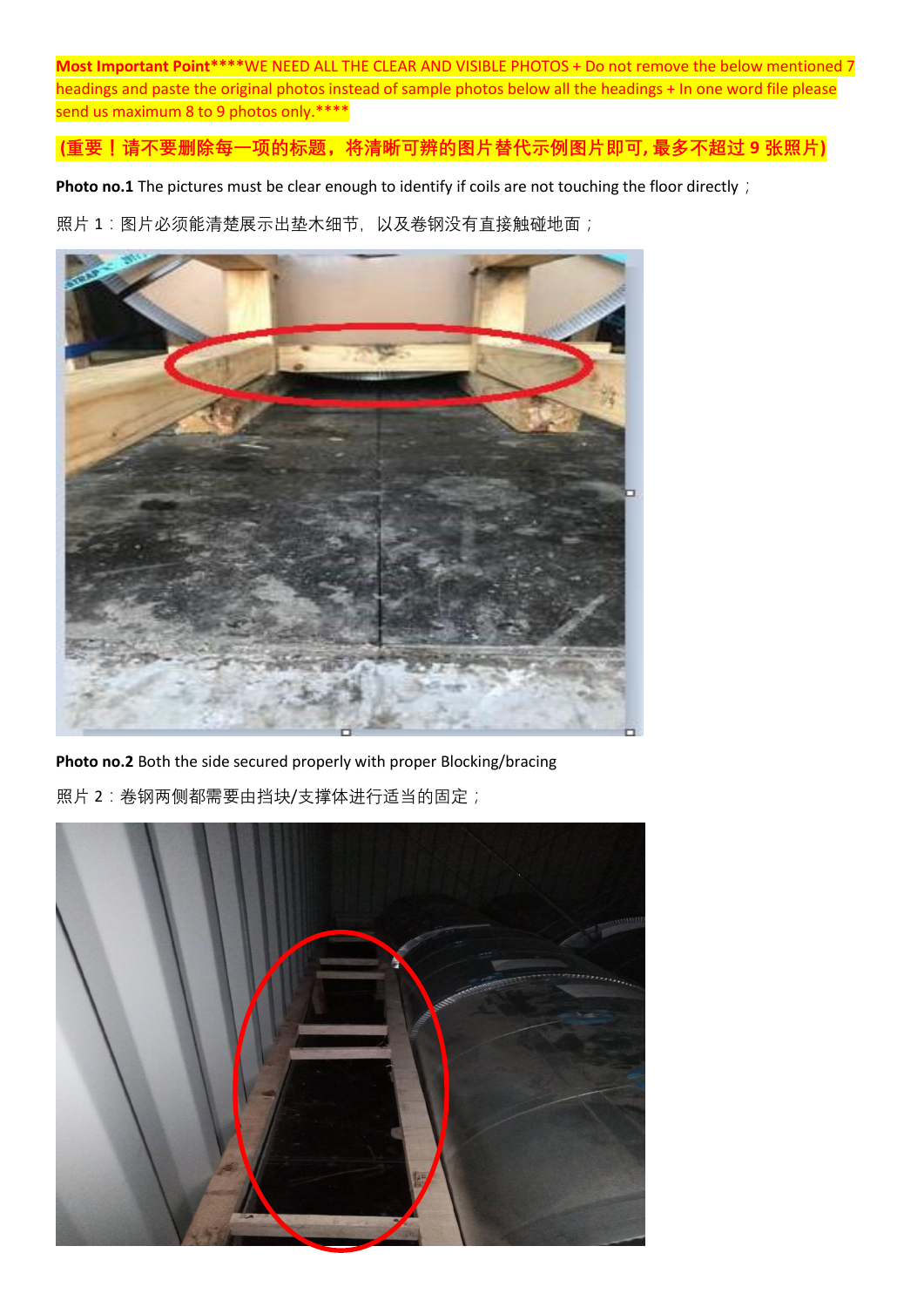

**Photo no.3** Last coil in the container is not supposed to touch the container wall 照片 3: 集装箱内的处于最末位置的卷钢需以木条支架固定, 不能碰触到集装箱墙面;

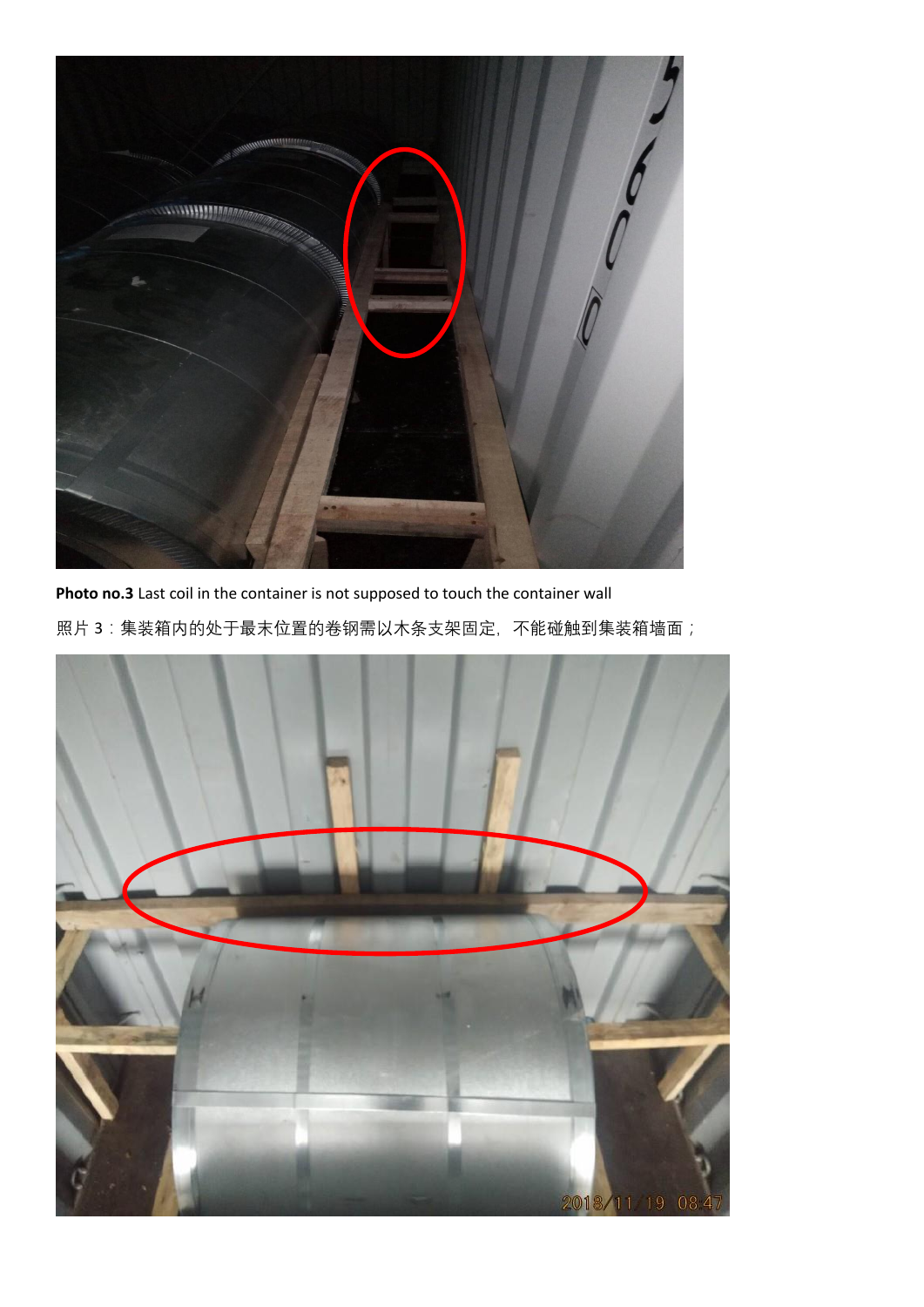**Photo no.4** Coils need to be lashed

照片 4: 卷钢需要用钢丝绳捆扎固定;

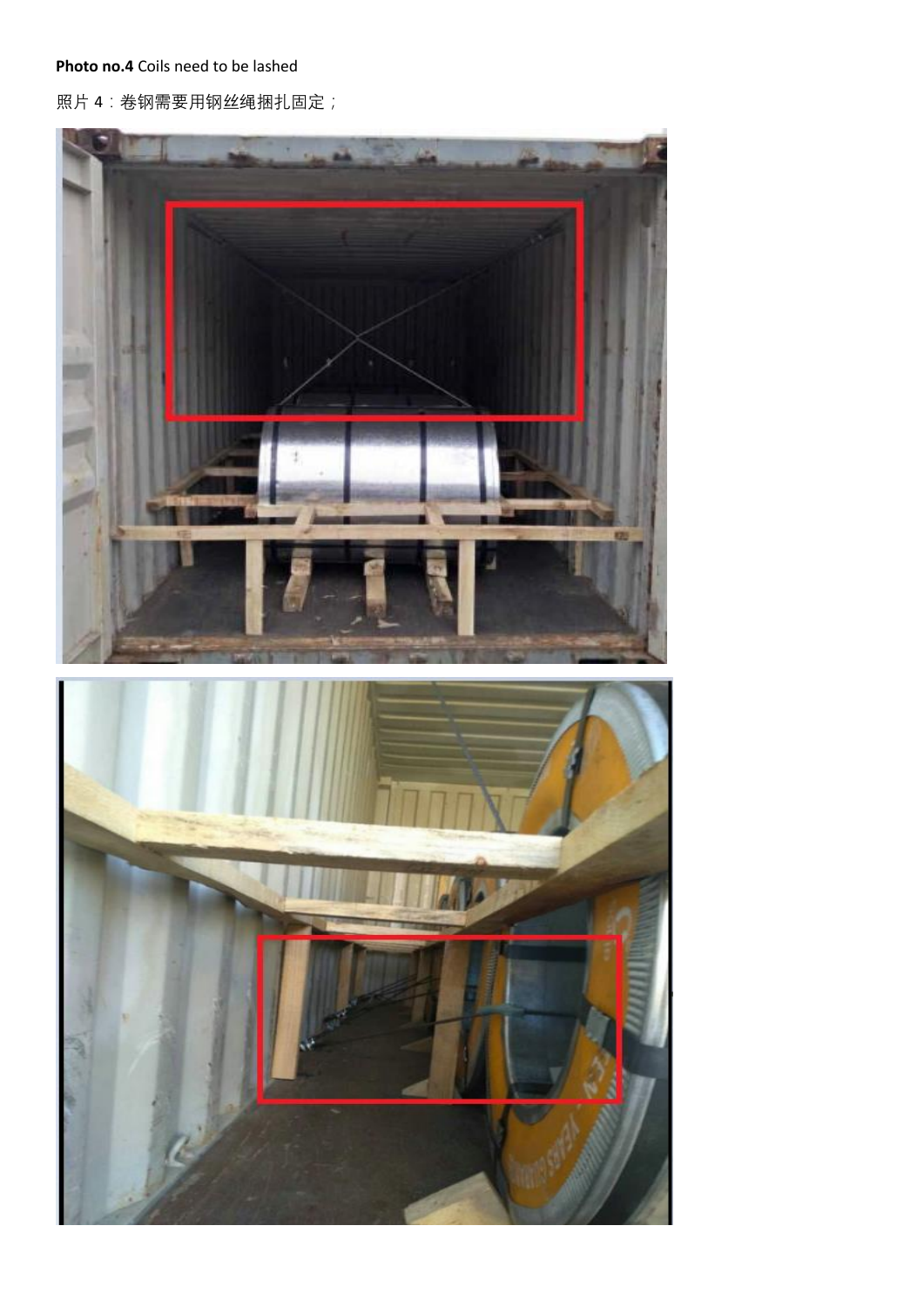**Photo no.5** Solid Bulkhead to be placed at the front rear end to arrest the motion of the commodity to door. **照片 5:**在货物和箱门的之间必须要有木条支架以防止货物在运输过程中撞击箱门造成货物/集装箱损坏;



Photo no.6 Please send us clear/visible two door open photograph as we wanted to see full stuffing.

照片 6: 请提供清晰的打开两侧箱门后的货物装载图片, 请保证全部货物装载情况(货物, 托盘, 木条支 架,钢丝绳是如何被固定的)都能一目了然;